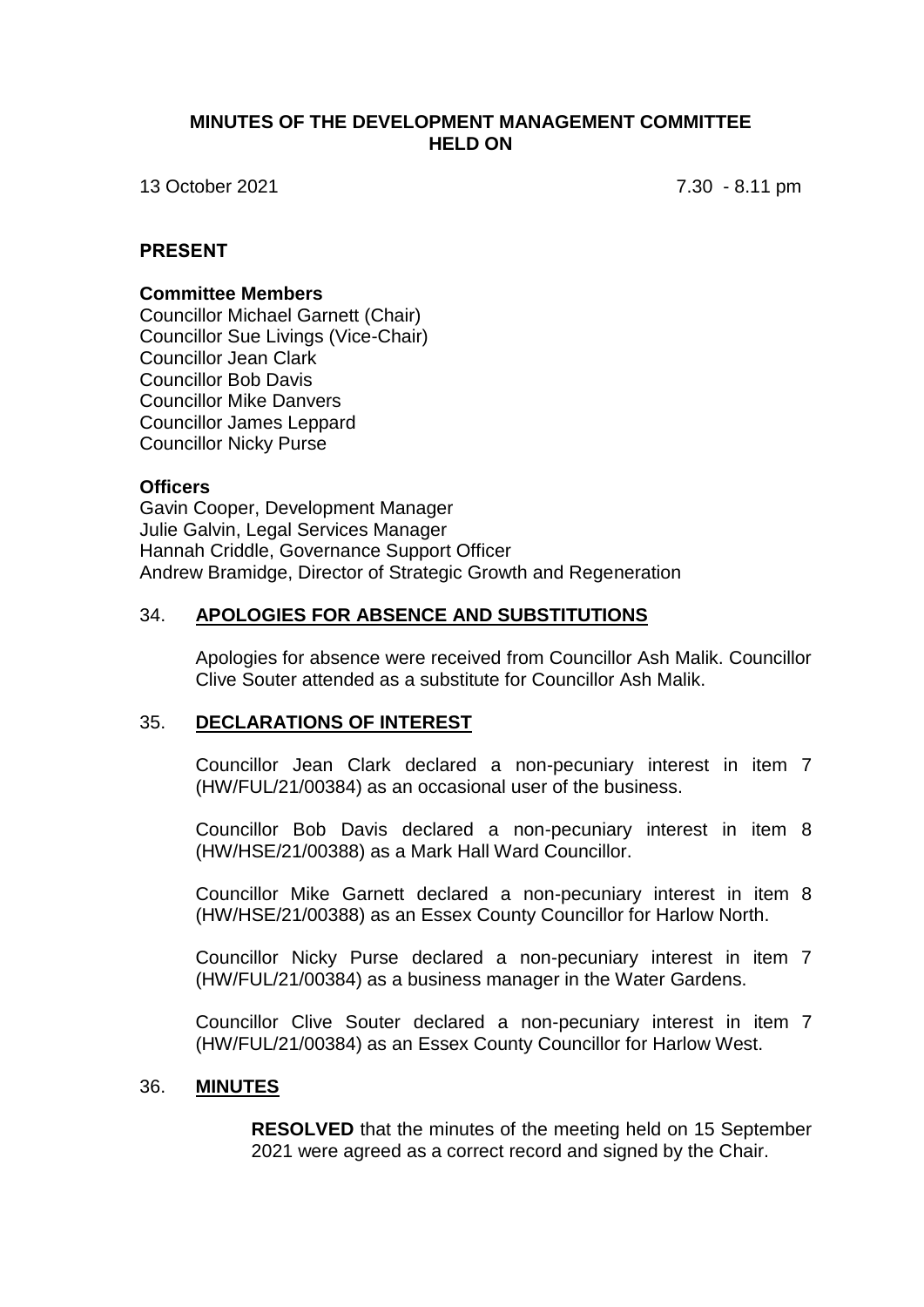## 37. **MATTERS ARISING**

None.

## 38. **WRITTEN QUESTIONS**

None.

## 39. **PROCEDURE FOR CONSIDERATION OF PLANNING APPLICATIONS**

**RESOVLED** that the procedure for the conduct of the meeting be noted.

## 40. **HW/FUL/21/00384 - ESQUIRES COFFEE HOUSE, CIVIC WALK, COLLEGE SQUARE, HARLOW**

The Committee received a report and application (HW/FUL/21/00384) on the change of use of case to a restaurant and bar.

The Committee also received a supplementary report containing information which had been received after the publication of the agenda. This included an additional condition and amended drawings received.

**RESOLVED** that planning permission is **GRANTED** subject to the conditions in the report and the additional condition in the supplementary report.

## 41. **HW/HSE/21/00388 - 17 MARK HALL MOORS, HARLOW**

The Committee received a report and application (HW/HSE/21/00388) on a single storey rear extension and summerhouse to the rear garden.

Presentations were heard from an objector and the applicant's agent.

**RESOLVED** that planning permission is **GRANTED** subject to the conditions set out in the report.

## 42. **HW/HSE/21/00451 - 64 PURFORD GREEN, HARLOW**

The Committee received a report and application (HW/HSE/21/00451) on a single storey wrap around extension consisting of pitched roof construction.

The Committee also received a supplementary report containing information which had been received after the publication of the agenda. This included an additional third condition.

Presentations were heard from the applicant's agent.